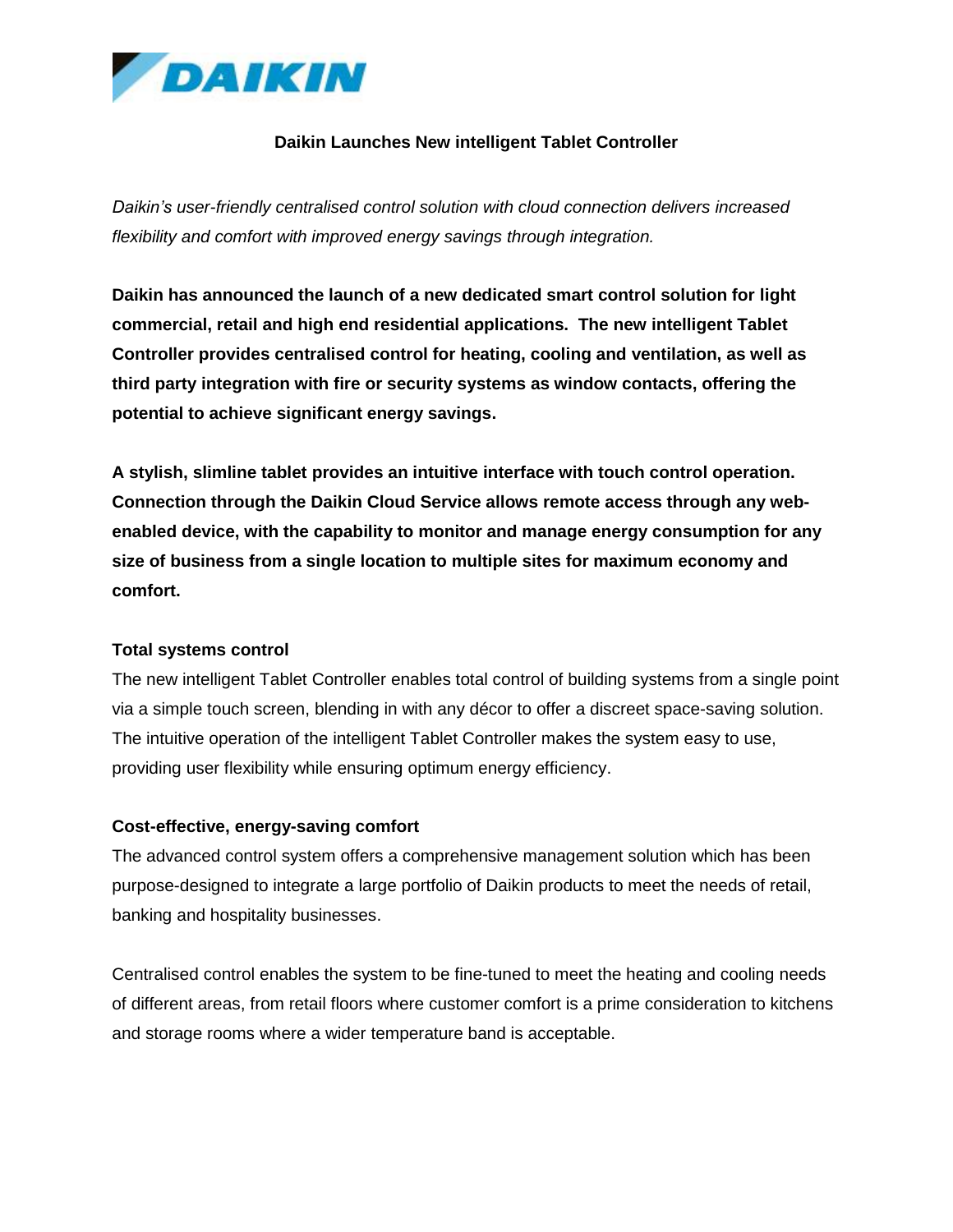

The intelligent Tablet Controller's scheduling capabilities allow system settings to be adjusted to accommodate variable occupancy patterns during opening hours and pre-and post-trade. Maintaining comfort levels by operating ventilation heating and cooling as needed helps reduce running costs significantly. By adapting to changing seasons, the system also guarantees yearround climate control and optimal energy usage.

# **Operational flexibility with room for growth - The Daikin Cloud Service**

One of the key attributes of Daikin's new intelligent Tablet Controller which sets it apart is its flexibility, which allows users to manage their premises climate according to individual business needs.

Daikin's recently launched subscription-based Cloud Service has been designed to simplify building monitoring and management, allowing building owners and managers to control the system remotely whenever and wherever they are, from any device. The availability of this option means system managers can choose between on-site or remote control or a combination of both, integrating HQ monitoring and local control requirements.

The Daikin Cloud Service enables remote access, allowing installers or engineers to monitor and control multiple premises remotely through a single system, and providing support without the need for site visits. Multi-site monitoring also enables building performance to be compared to identify areas of energy waste and optimise energy efficiency in premises with a heavy energy usage. Additional functionality and premises can be added at any time to meet changing business demands.

**Launch Offer:** To celebrate the release of the new Intelligent Tablet Controller, Daikin is offering a free one year subscription to the Daikin Cloud Service when an account is set up.\*

### **Intelligent Control for residential applications**

With its combination of local adjustability and central control, the Daikin intelligent Tablet Controller is ideally suited for use in managed residential developments. Residents have control over system settings in the home via the user-friendly and intuitive touch-screen tablet interface while the Daikin Cloud Service allows residents to activate their systems remotely from anywhere.